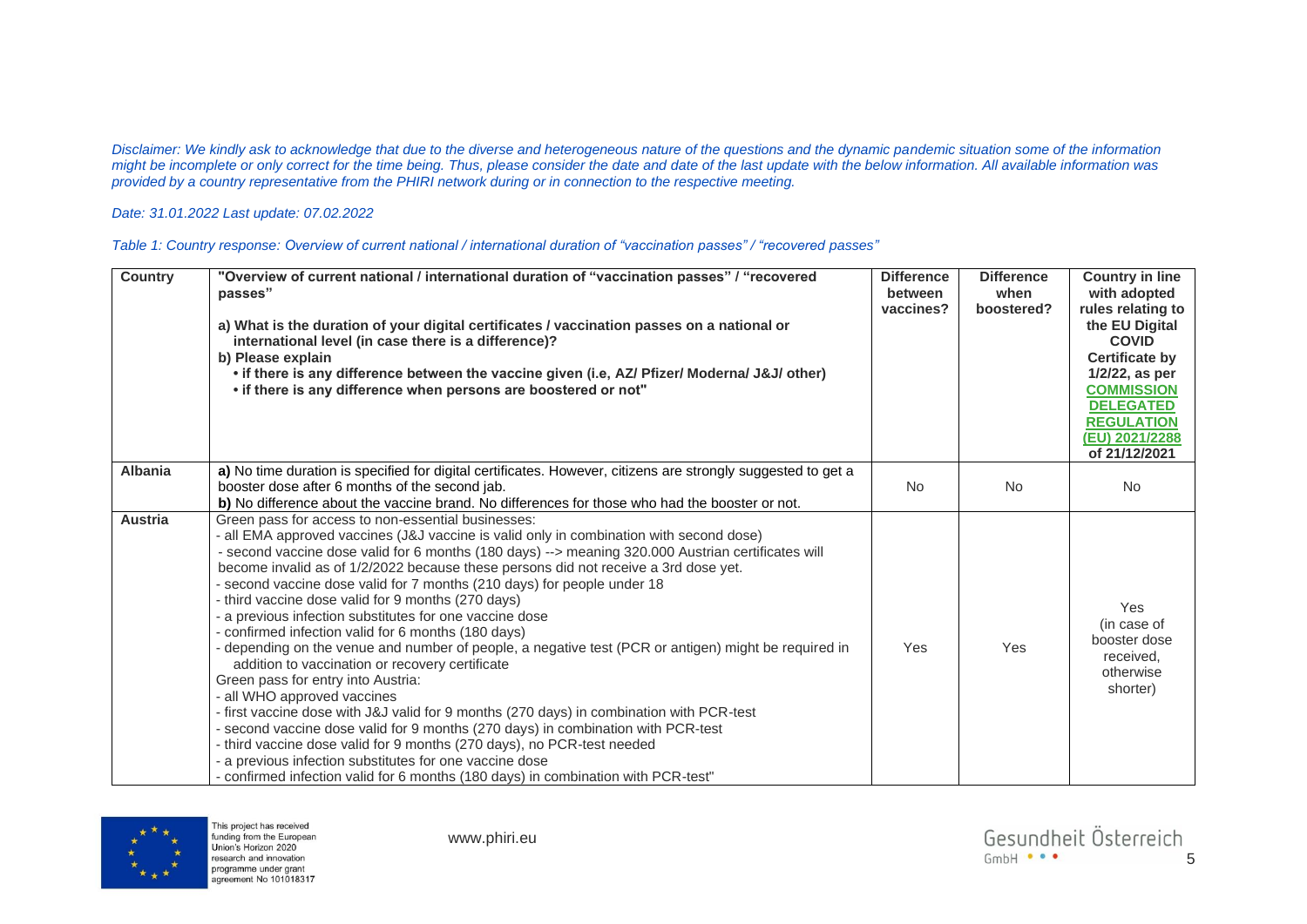| <b>Belgium</b>                  | a) Validity duration of vaccine certificates will be limited to 270 days effective as of February 1 (as per<br>EU stipulation; validity used to be a year). Recovery certificate validity will be extended from 90 to 150<br>days effective from March 1. From March 1, validity of the vaccine certificates will be reduced from 270 to<br>150 days (for those with primary vaccination, having received 2 doses or 1 dose respectively but no<br>booster yet).<br>b) No limitation in validity duration has been determined yet for those who have received booster shots.                                                                                                                                                                                                                                                                                                                                                                                                                                                                                                                                         | No        | Yes       | Yes<br>(shorter from<br>March onwards) |
|---------------------------------|----------------------------------------------------------------------------------------------------------------------------------------------------------------------------------------------------------------------------------------------------------------------------------------------------------------------------------------------------------------------------------------------------------------------------------------------------------------------------------------------------------------------------------------------------------------------------------------------------------------------------------------------------------------------------------------------------------------------------------------------------------------------------------------------------------------------------------------------------------------------------------------------------------------------------------------------------------------------------------------------------------------------------------------------------------------------------------------------------------------------|-----------|-----------|----------------------------------------|
| <b>Bulgaria</b>                 | Green certificates for tests are valid in duration according to EU rules. Green certificates for vaccination<br>are currently unlimited in validity duration for primary vaccination AND for those who have received a<br>booster. Recovery certificate is valid for 1 year after positive test; antibody test above 150 BAU<br>certificate is valid for 3 months.<br>Restaurants, malls, shops need a valid certificate to enter. Travel: If entering the country from a 'red<br>zone' country, travellers must present a COVID vaccination certificate; OR evidence of prior COVID<br>infection; OR a negative COVID test. Either a PCR test taken no more than 72 hours or Rapid Antigen<br>Test taken no more than 48 hours before entering Bulgaria, or else must self-isolate for 10 days. This<br>10-day quarantine period can be shortened if they perform a PCR test no earlier than 72 hours after<br>their arrival in Bulgaria.                                                                                                                                                                           | <b>No</b> | <b>No</b> | No                                     |
| <b>Croatia</b>                  | a) Duration of digital certificate in Croatia after primary vaccination (2 doses of a 2 dose vaccine or 1<br>dose of 1 dose vaccine) is 270 days starting February 1 <sup>st</sup> 2022 (prior to February 1 <sup>st</sup> 2022 the duration<br>was 365 days).<br>Duration of digital certificate in Croatia after a negative PCR test is 72 hours.<br>Duration of digital certificate in Croatia after a negative antigen test is 24 hours starting February 1st<br>2022 (prior to February 1st 2022 the duration was 48 hours)<br>b) Duration of digital certificate in Croatia after a booster doze is 365 days. There are no differences in<br>the duration between given vaccines (duration is the same for AZ/Pfizer/Moderna/ J&J/ other)"                                                                                                                                                                                                                                                                                                                                                                     | <b>No</b> | Yes       | Yes                                    |
| <b>Czech</b><br><b>Republic</b> | a) Limitation of vaccine certificate validity for primary vaccination (2 doses or respectively 1 for J&J) to<br>270 days in line with EU rule. 180 days recovery certificate validity. Certificate for international travel and<br>domestic activities is the same.<br>b) Currently no limitation in validity duration for vaccine certificate with booster.                                                                                                                                                                                                                                                                                                                                                                                                                                                                                                                                                                                                                                                                                                                                                         | No        | Yes       | Yes                                    |
| <b>Finland</b>                  | Certificates not used domestically at the moment, only for international travel. Likely will not be widely<br>used domestically. EU vaccine certificate rules apply for international travel (270 day validity; no<br>duration regarding boosters yet).                                                                                                                                                                                                                                                                                                                                                                                                                                                                                                                                                                                                                                                                                                                                                                                                                                                              | No        | Yes       | Yes<br>(but not used<br>domestically)  |
| <b>Ireland</b>                  | a) EU Digital COVID Cert is used on both national and international levels (i.e., we only have one type of<br>cert). However, we no longer require vaccine passes to enter hospitality, indoor events etc. This<br>restriction was lifted on the 22nd January. At the moment, therefore, EU DCC is only used for travel. For<br>this, Ireland is aligning with the EU regulations in that from 1st February there is a maximum validity<br>period of 270 days (9 months) on vaccination certificates based on completion of a primary regime. The<br>270 days begins on the day of the administration of the final dose of the primary regime. Recovery<br>certificates are accepted in Ireland 11 days after a positive PCR test and are subject to a maximum<br>validity of 180 days, again in line with the EU regulation.<br>b) We do not differentiate between vaccine products, and all are subject to the same maximum validity.<br>There is currently no maximum validity period on vaccination certificates based on additional/booster<br>doses, but we will likely align with any EU regulations on this. | No        | Yes       | Yes                                    |

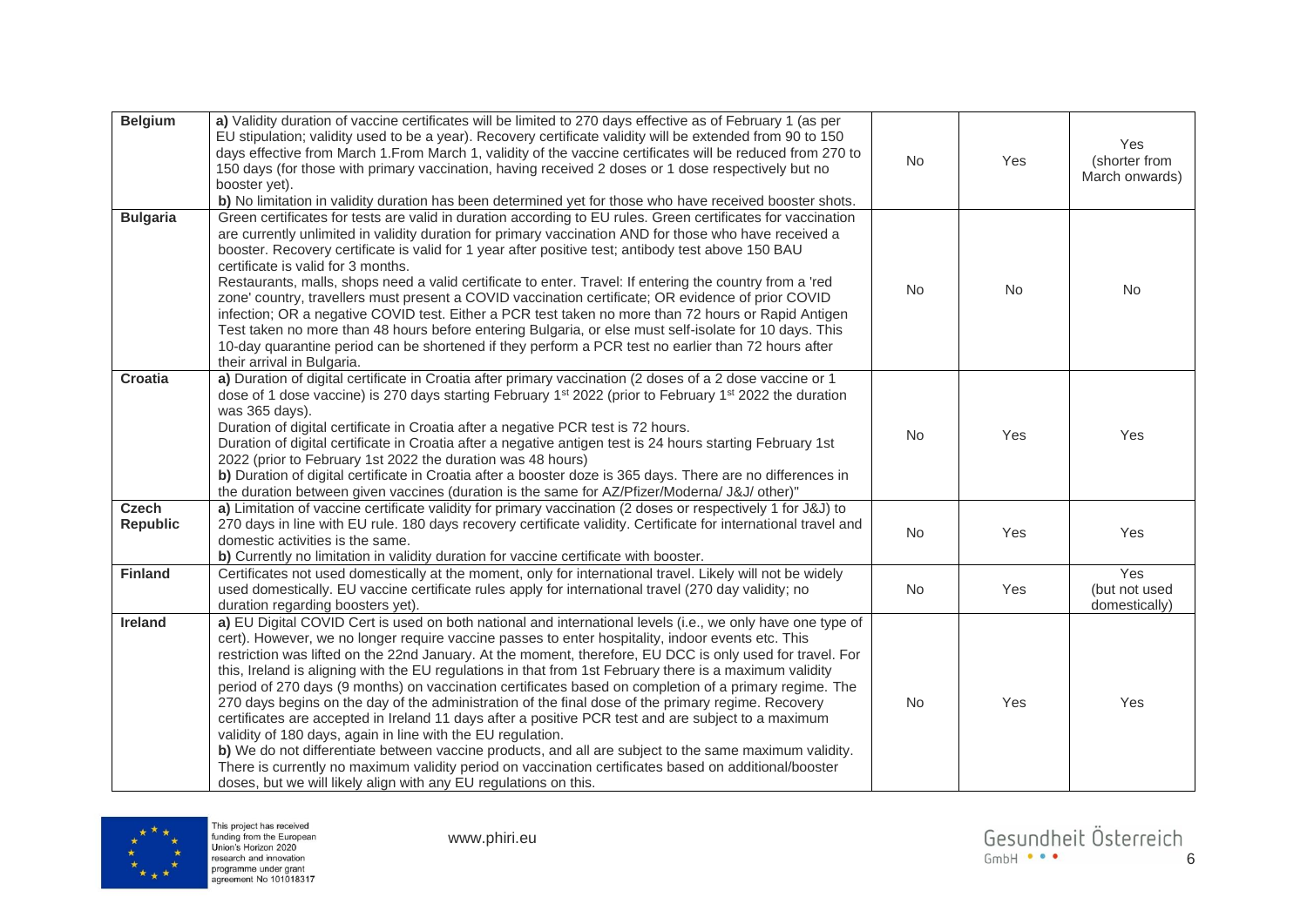| Italy | From February 2022, any Covid Green Certification already issued will be valid up to 180 days after the<br>date of the second or third dose (6 months).<br>The no-limit duration of the Green Pass for those who have completed the vaccination cycle, included<br>the third or 'booster' dose, is under discussion.<br>Covid decree 221/2021 establishes the new duration of the Green Pass for vaccinated people at six<br>months. The difficulty in making the calculation is due to the fact that, since you completed the<br>vaccination cycle, the validity of the Green Pass (now Super Green Pass) has changed twice. When you<br>got vaccinated (in September 2021) it was valid for 12 months, then there was a first reduction to 9<br>months taken last December 2021, finally the aforementioned decree intervened which further lowered<br>the validity to 6 months.<br>Conventionally, the date from which the six-month validity applies is February 1, 2022, but the law is<br>retroactive, so all vaccine green passes from February 1 will be valid for six months from the end of the<br>first vaccination cycle, or from the booster.<br>The same decree also reduced the minimum interval between the second and third dose, bringing it to 4<br>months, so you can immediately carry out the third booster dose to get a Green Pass 2G (the<br>strengthened one, issued to recovered or vaccinated people) valid for further 6 six months from the day<br>of the new administration.<br>From 1 February 2022, the duration of the Super Green Pass is 6 months, applied retroactively<br>(automatically) to all Certifications issued after the second or third dose (even those already issued,<br>which were valid for 9 months).<br>The duration of the Green Pass issued after the Covid-19 vaccination is unified. The duration is the<br>same (6 months) for:<br>- who has completed the first vaccination course (second dose);<br>- who receives the third booster dose;<br>- who is healed.<br>In cases of negative buffer, the certification will be generated in a few hours and will be valid for:<br>- 48 hours from the time of collection in the case of a rapid antigen test;<br>-72 hours from the time of collection in the case of a molecular test.<br>No more travel restrictions in the EU based on the country of origin: the European Council has approved<br>a new regulation according to which the personal Green Pass will allow you to travel freely, with the<br>duration of the Green Certification issued after the vaccine set at 9 months from February the 1st (while<br>in Italy the duration is 6 months), which drops to 6 months after Covid recovery, to 72 hours after a<br>molecular test, and to 24 hours after a quick test:<br>- Vaccine Green Pass: allows you to travel from the 14th day following administration and for 270 days<br>(nine months) from the last dose received (while in Italy it is valid for 6 months). For entries into<br>individual countries, local measures remain valid, with the freedom to decide on further restrictions with<br>respect to the common framework outlined in EU. For example, for an Italian domestic flight the duration<br>of six months and the buffer ban applies, while for a flight abroad the duration of nine months applies,<br>but if you depart from Italy the restriction prevents you from taking a plane after a simple swab.<br>- Green Pass for healing: lasts 180 days, so six months as in Italy but starting from the first positive test<br>(while in Italy it is calculated from the certificate of healing)<br>At the moment there is no difference for the duration of vaccine certification in relation to the used<br>vaccines, as well as between persons with or without the booster dose. | No | No | Yes<br>(for inter-national<br>travel: and even<br>shorter for<br>domestic<br>purposes) |
|-------|------------------------------------------------------------------------------------------------------------------------------------------------------------------------------------------------------------------------------------------------------------------------------------------------------------------------------------------------------------------------------------------------------------------------------------------------------------------------------------------------------------------------------------------------------------------------------------------------------------------------------------------------------------------------------------------------------------------------------------------------------------------------------------------------------------------------------------------------------------------------------------------------------------------------------------------------------------------------------------------------------------------------------------------------------------------------------------------------------------------------------------------------------------------------------------------------------------------------------------------------------------------------------------------------------------------------------------------------------------------------------------------------------------------------------------------------------------------------------------------------------------------------------------------------------------------------------------------------------------------------------------------------------------------------------------------------------------------------------------------------------------------------------------------------------------------------------------------------------------------------------------------------------------------------------------------------------------------------------------------------------------------------------------------------------------------------------------------------------------------------------------------------------------------------------------------------------------------------------------------------------------------------------------------------------------------------------------------------------------------------------------------------------------------------------------------------------------------------------------------------------------------------------------------------------------------------------------------------------------------------------------------------------------------------------------------------------------------------------------------------------------------------------------------------------------------------------------------------------------------------------------------------------------------------------------------------------------------------------------------------------------------------------------------------------------------------------------------------------------------------------------------------------------------------------------------------------------------------------------------------------------------------------------------------------------------------------------------------------------------------------------------------------------------------------------------------------------------------------------------------------------------------------------------------------------------------------------------------------------------------------------------------------------------------------------------------------------------------------------------------------------------------------------------------------------------------------------------|----|----|----------------------------------------------------------------------------------------|
|-------|------------------------------------------------------------------------------------------------------------------------------------------------------------------------------------------------------------------------------------------------------------------------------------------------------------------------------------------------------------------------------------------------------------------------------------------------------------------------------------------------------------------------------------------------------------------------------------------------------------------------------------------------------------------------------------------------------------------------------------------------------------------------------------------------------------------------------------------------------------------------------------------------------------------------------------------------------------------------------------------------------------------------------------------------------------------------------------------------------------------------------------------------------------------------------------------------------------------------------------------------------------------------------------------------------------------------------------------------------------------------------------------------------------------------------------------------------------------------------------------------------------------------------------------------------------------------------------------------------------------------------------------------------------------------------------------------------------------------------------------------------------------------------------------------------------------------------------------------------------------------------------------------------------------------------------------------------------------------------------------------------------------------------------------------------------------------------------------------------------------------------------------------------------------------------------------------------------------------------------------------------------------------------------------------------------------------------------------------------------------------------------------------------------------------------------------------------------------------------------------------------------------------------------------------------------------------------------------------------------------------------------------------------------------------------------------------------------------------------------------------------------------------------------------------------------------------------------------------------------------------------------------------------------------------------------------------------------------------------------------------------------------------------------------------------------------------------------------------------------------------------------------------------------------------------------------------------------------------------------------------------------------------------------------------------------------------------------------------------------------------------------------------------------------------------------------------------------------------------------------------------------------------------------------------------------------------------------------------------------------------------------------------------------------------------------------------------------------------------------------------------------------------------------------------------------------------------------------|----|----|----------------------------------------------------------------------------------------|



www.phiri.eu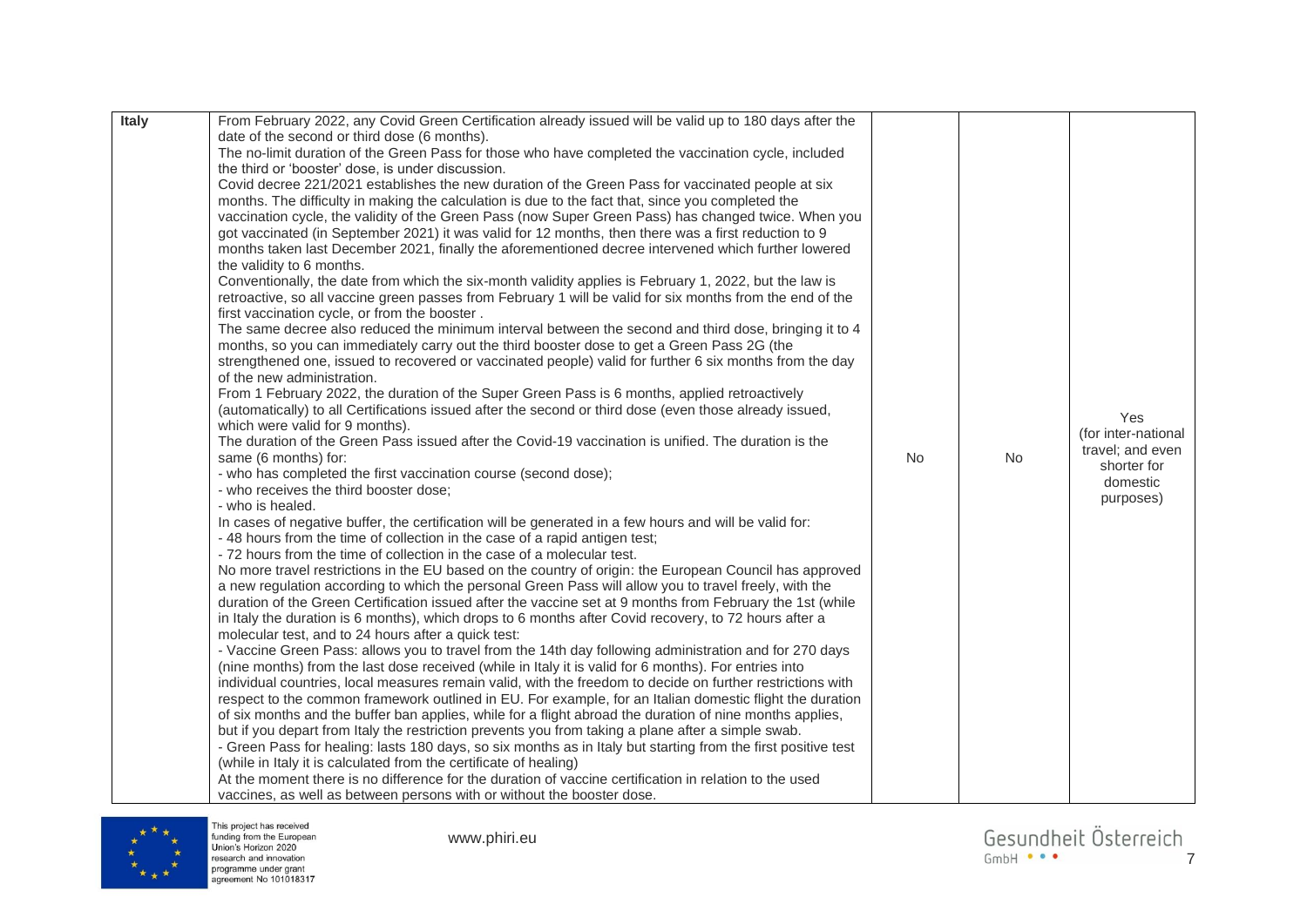| <b>Malta</b>       | Certificates by the Maltese government are valid for 90 days from primary vaccination (2 doses or single<br>dose respectively), 270 days for booster doses; applies for travel and domestic purposes.<br>In terms of travellers with certificates issued in other countries, Malta applies the validity periods issued<br>by that country, both for domestic activity access and travel to and in Malta.                                                                                                                                                                                                                                                                                                                                                                                                                                                                                                                                                                                                                                                                                                                                                                                                                                                                                                                                                                                                                                                                                                                                                                                                                                              | No                                      | Yes                 | Yes<br>(when boostered,<br>even shorter for<br>primary<br>immunisation) |
|--------------------|-------------------------------------------------------------------------------------------------------------------------------------------------------------------------------------------------------------------------------------------------------------------------------------------------------------------------------------------------------------------------------------------------------------------------------------------------------------------------------------------------------------------------------------------------------------------------------------------------------------------------------------------------------------------------------------------------------------------------------------------------------------------------------------------------------------------------------------------------------------------------------------------------------------------------------------------------------------------------------------------------------------------------------------------------------------------------------------------------------------------------------------------------------------------------------------------------------------------------------------------------------------------------------------------------------------------------------------------------------------------------------------------------------------------------------------------------------------------------------------------------------------------------------------------------------------------------------------------------------------------------------------------------------|-----------------------------------------|---------------------|-------------------------------------------------------------------------|
| <b>Netherlands</b> | Currently, there is no limit on vaccine certificate validtiy duration. The Dutch cabinet is planning to adjust<br>validity to 270 days after full vaccination (2 jabs of BioNTech/Pfizer, Moderna of AstraZeneca, 1 jab of<br>J&J): combination of Corona infection and 1 jab; paper version lasts 1 year but can be renewed); this<br>was planned for 1 February, but was postponed.<br>Validity starts after 14 days for BioNTech/Pfizer, Moderna of AstraZeneca and after 28 days for J&J.<br>Use of Digital COVID Certificate to travel and participate in activities within the country is the same for<br>national residents and EU visitors.<br><b>Entering NL</b><br>https://www.government.nl/topics/c/coronavirus-covid-19/visiting-the-netherlands-from-<br>abroad/requirements-for-proof-of-vaccination<br>https://www.rijksoverheid.nl/onderwerpen/coronavirus-covid-19/nederland-inreizen/eisen-herstelbewijs<br>https://www.government.nl/topics/coronavirus-covid-19/visiting-the-netherlands-from-abroad/mandatory-<br>negative-test-results-and-declaration/mandatory-when-travelling-from-a-high-risk-country<br>Participating in NL:<br>https://www.rijksoverheid.nl/onderwerpen/coronavirus-coronabewijs-en-coronatoegangsbewijs/<br>https://www.rijksoverheid.nl/onderwerpen/coronavirus-coronabewijs-en-coronatoegangsbewijs/<br>vaccinatiebewijs/eisen-en-geldigheid                                                                                                                                                                                                                                                          | No (except<br>for onset of<br>validity) | No (but<br>planned) | <b>No</b>                                                               |
| <b>Norway</b>      | a) In Norway the rules for validity of the COVID-19 certificate are following:<br>Each time you open your COVID-19 certificate, its technical validity (expiry date) will be stated, which is<br>90 days into the future. This date is sliding, so the next time you go in and view the certificate, it will be<br>valid for another 90 days. The reason why the COVID-19 certificate is only technically valid for 90 days<br>is to avoid misuse.<br>There is a difference between how long the certificate is technically valid for and the requirements that<br>must be met for a valid certificate. Medical rules determine whether or not your certificate is valid based<br>on the test and vaccination information that has been registered about you.<br>https://www.helsenorge.no/en/covid-19-certificate/about-covid-19-certificate/#how-long-is-the-certificate-<br>valid-for<br>The COVID-19 certificate shows whether the person:<br>- have been vaccinated<br>- have recently had a negative test result<br>- are immune after having had COVID-19 disease<br>https://www.helsenorge.no/en/covid-19-certificate/about-covid-19-certificate/#what-information-does-the-<br>covid19-certificate-contain<br>b) People who have the status of fully vaccinated (with either ""2 of 2"" or ""1 of 1"" on their certificate)<br>will have a limited validity period of 270 days after their most recent registered vaccine dose. If the<br>validity period on the certificate is about to expire, a booster dose of COVID-19 vaccine will be required<br>in order to extend its validity.<br>There is no difference in type of vaccine given. | No                                      | Yes                 | Yes                                                                     |

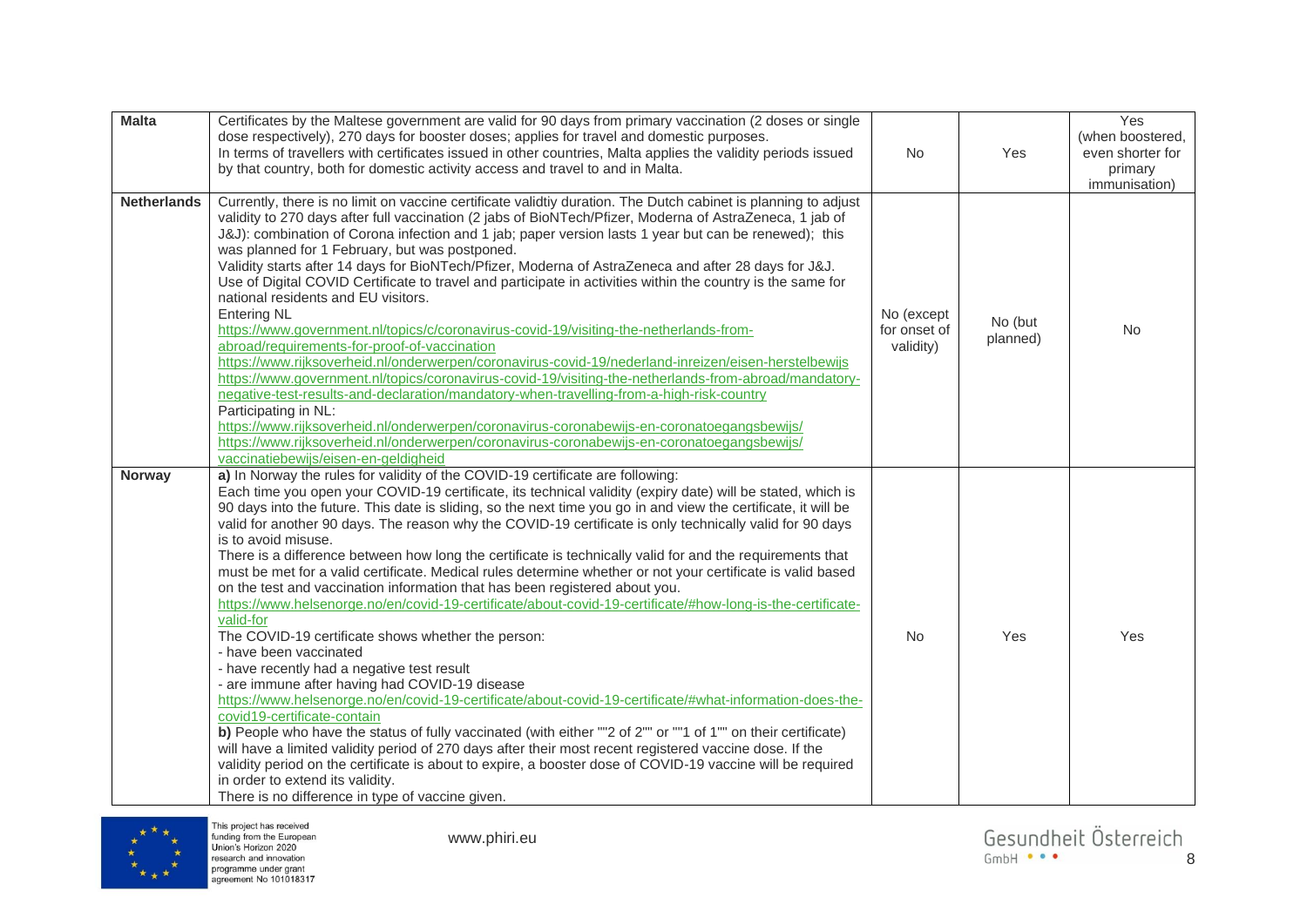| Poland          | Duration of validity used to be one year, will now be shortened to 270 days effective Feburary 1, 2022,<br>counted from last day of vaccination. 180 days recovery certificate validity from positive result.                                                                                                                                                                                                                                                                                                                                                                                                                                                                                                                                                                                                                                                                                                                                                                                                                                                                                                                                                                                                                                                                                                                                                                                                                                                                                                                                                                                                               | No                                         | No  | Yes                  |
|-----------------|-----------------------------------------------------------------------------------------------------------------------------------------------------------------------------------------------------------------------------------------------------------------------------------------------------------------------------------------------------------------------------------------------------------------------------------------------------------------------------------------------------------------------------------------------------------------------------------------------------------------------------------------------------------------------------------------------------------------------------------------------------------------------------------------------------------------------------------------------------------------------------------------------------------------------------------------------------------------------------------------------------------------------------------------------------------------------------------------------------------------------------------------------------------------------------------------------------------------------------------------------------------------------------------------------------------------------------------------------------------------------------------------------------------------------------------------------------------------------------------------------------------------------------------------------------------------------------------------------------------------------------|--------------------------------------------|-----|----------------------|
| Portugal        | Certificates are valid for 270 days in line with EU recommendations in all cases, no difference in use of<br>certificate domestically or for international travel.                                                                                                                                                                                                                                                                                                                                                                                                                                                                                                                                                                                                                                                                                                                                                                                                                                                                                                                                                                                                                                                                                                                                                                                                                                                                                                                                                                                                                                                          | No                                         | No  | Yes                  |
| <b>Slovakia</b> | a) From Feburary 15, vaccination certificates will be valid for 9 months (270 days).<br>b) Validity of any vaccination certificates is currently not limited. No difference between vaccines given<br>except for the period of onset: J&J Vaccine period of onset 21 days after vaccination, while Pfizer and<br>Astra have full onset after 14 days. There are three statuses of "fully vaccinated"<br>At least 14 days after second dose of two-dose regimen, but no more than 9 months after last aplication,<br>or<br>At least 21 days after the dose of one-dose regimen, but no more than 9 months after the aplication, or<br>At least 14 days after first dose of vaccination, of the vaccine against COVID-19 administered within 180<br>days after recovery from COVID-19, but no later than 9 months after aplication of that vaccine.                                                                                                                                                                                                                                                                                                                                                                                                                                                                                                                                                                                                                                                                                                                                                                           | No<br>(except for<br>onset of<br>validity) | No  | No<br>(will by 15/2) |
| Slovenia        | Vaccine certificate validity duration is unlimited at the moment in those who have received a booster<br>dose; without a booster dose, certificate duration is limited to at maximum the 270 days as per the newly<br>adopted rules for the EU Digital COVID Certificate. Differnt durations for certificates exist in regards to<br>different vaccines combinations, as well as taking into account recovery status, a full overview below:<br>Validity durations for certificates:<br>Vaccinated three times (booster dose Pfizer or Moderna): unlimited<br>Recovered and then vaccinated (in 180 days; till 14/09/2021 in 240 days) and booster dose of Pfizer or<br>Moderna (anytime later): unlimited<br>Vaccinated by Janssen and booster dose with Pfizer or Moderna: unlimited<br>Vaccinated with Janssen (one dose): 270 days from vaccination date<br>Recovered and then vaccinated (in 180 days; till 14/09/2021 in 240 days): 270 days from vaccination<br>date<br>Vaccinated with two doses (Pfizer, Moderna, Astra Zeneca): 270 days from the last vaccination date<br>Vaccinated with Janssen and vaccinated with Astra Zeneca: 270 days from the last vaccination date<br>Vaccinated with Janssen and vaccinated with Janssen: 270 days from the last vaccination date<br>Vaccinated, then recovered, then vaccinated: 270 days from the last vaccination date<br>Vaccinated, then vaccinated, then recovered: 270 days from the last vaccination date or 180 days after<br>positive PCR<br>Recovered: 180 after positive PCR<br>https://www.gov.si/en/topics/coronavirus-disease-covid-19/border-crossing/ | Yes                                        | Yes | Yes                  |
| Spain           | a) - Vaccination Certificate: in the case of vaccination with a complete vaccination schedule, from 1<br>February 2022, this will be valid from 14 days after the date of administration of the last dose of the<br>complete vaccination schedule and will be valid up to 270 days from the date of administration of that<br>last dose. Thereafter, in order to be valid, the vaccination certificate must reflect the administration of a<br>booster dose.<br>- Certificate of Recovery: it will be valid non earlier than the 11th day following the date of your first<br>positive Nucleic Acid Amplification test (NAAT) result (e.g.: RT-PCR, RT-LAMP, TMA, HAD, NEAR,<br>CRISPR, SDA) and up to 180 days, which equalts to approximately 6 months<br>Currently, there are 10 Spanish regions and the cities of Ceuta and Melilla where the COVID passport is<br>mandatory for access to bars, restaurants, nightclubs, hospitals                                                                                                                                                                                                                                                                                                                                                                                                                                                                                                                                                                                                                                                                                     | No                                         | Yes | Yes                  |



www.phiri.eu